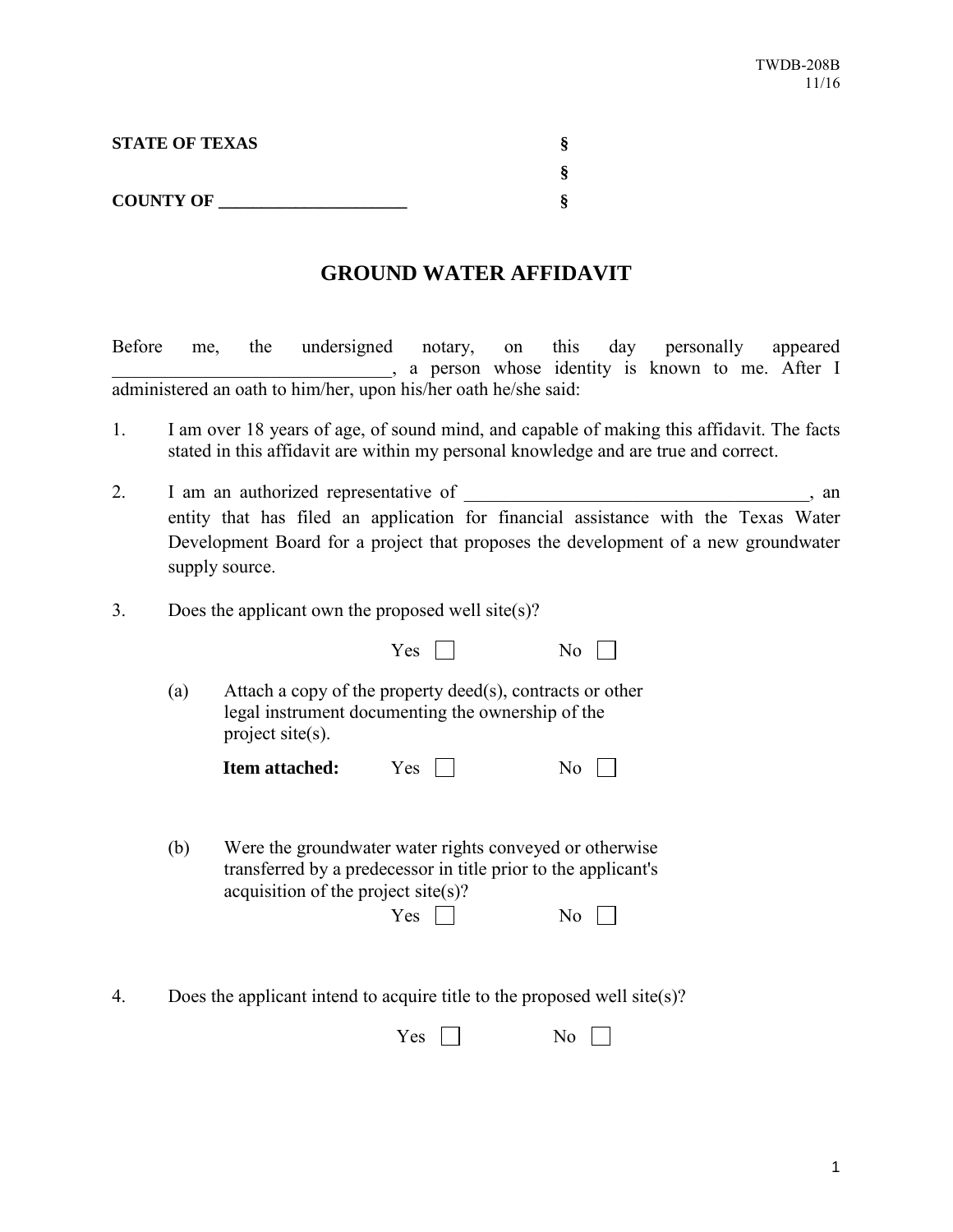|    | Attach a copy of a notice of intent to acquire property, a draft purchase<br>agreement, an option to purchase property or other document showing<br>that the applicant is in the process of acquiring the property on which the well<br>$\text{Site}(s)$ is to be located. |                                                                                                                                                                                                                                              |       |  |  |                |                      |
|----|----------------------------------------------------------------------------------------------------------------------------------------------------------------------------------------------------------------------------------------------------------------------------|----------------------------------------------------------------------------------------------------------------------------------------------------------------------------------------------------------------------------------------------|-------|--|--|----------------|----------------------|
|    |                                                                                                                                                                                                                                                                            | Item attached:                                                                                                                                                                                                                               | Yes   |  |  | No             |                      |
| 5. |                                                                                                                                                                                                                                                                            | Does the applicant lease the proposed well site(s)?                                                                                                                                                                                          |       |  |  |                |                      |
|    |                                                                                                                                                                                                                                                                            |                                                                                                                                                                                                                                              | $Yes$ |  |  | No.            |                      |
|    |                                                                                                                                                                                                                                                                            | Attach a copy of the executed lease agreement(s) or other contractual<br>arrangement documenting that the applicant has the right to drill<br>for and produce groundwater at the project site(s).                                            |       |  |  |                |                      |
|    |                                                                                                                                                                                                                                                                            | Item attached:                                                                                                                                                                                                                               | Yes   |  |  | No             |                      |
| 6. |                                                                                                                                                                                                                                                                            | Does the applicant intend to lease the proposed well site(s)?                                                                                                                                                                                |       |  |  |                |                      |
|    |                                                                                                                                                                                                                                                                            |                                                                                                                                                                                                                                              | $Yes$ |  |  | No             |                      |
|    |                                                                                                                                                                                                                                                                            | Attach a copy of the draft lease agreement(s) or other contractual<br>arrangement documenting that the applicant is in the process of<br>acquiring the contractual right to drill for and produce groundwater<br>at the project site $(s)$ . |       |  |  |                |                      |
|    |                                                                                                                                                                                                                                                                            | Item attached:                                                                                                                                                                                                                               | Yes   |  |  | N <sub>o</sub> |                      |
| 7. |                                                                                                                                                                                                                                                                            | Is the project located within the boundaries of a groundwater<br>conservation district?                                                                                                                                                      |       |  |  |                |                      |
|    |                                                                                                                                                                                                                                                                            |                                                                                                                                                                                                                                              | Yes   |  |  | No             |                      |
|    | (a)                                                                                                                                                                                                                                                                        | Attach all groundwater district permits issued by the district<br>authorizing groundwater production<br>groundwater well(s).                                                                                                                 |       |  |  |                | from the<br>proposed |
|    |                                                                                                                                                                                                                                                                            | Item attached:                                                                                                                                                                                                                               | Yes   |  |  | N <sub>o</sub> |                      |
|    | (b)                                                                                                                                                                                                                                                                        | Attach copies of all applications filed with a groundwater<br>conservation district for any permit(s) required for the proposed<br>groundwater well(s).                                                                                      |       |  |  |                |                      |
|    |                                                                                                                                                                                                                                                                            | Item attached:                                                                                                                                                                                                                               | Yes   |  |  | N <sub>0</sub> |                      |